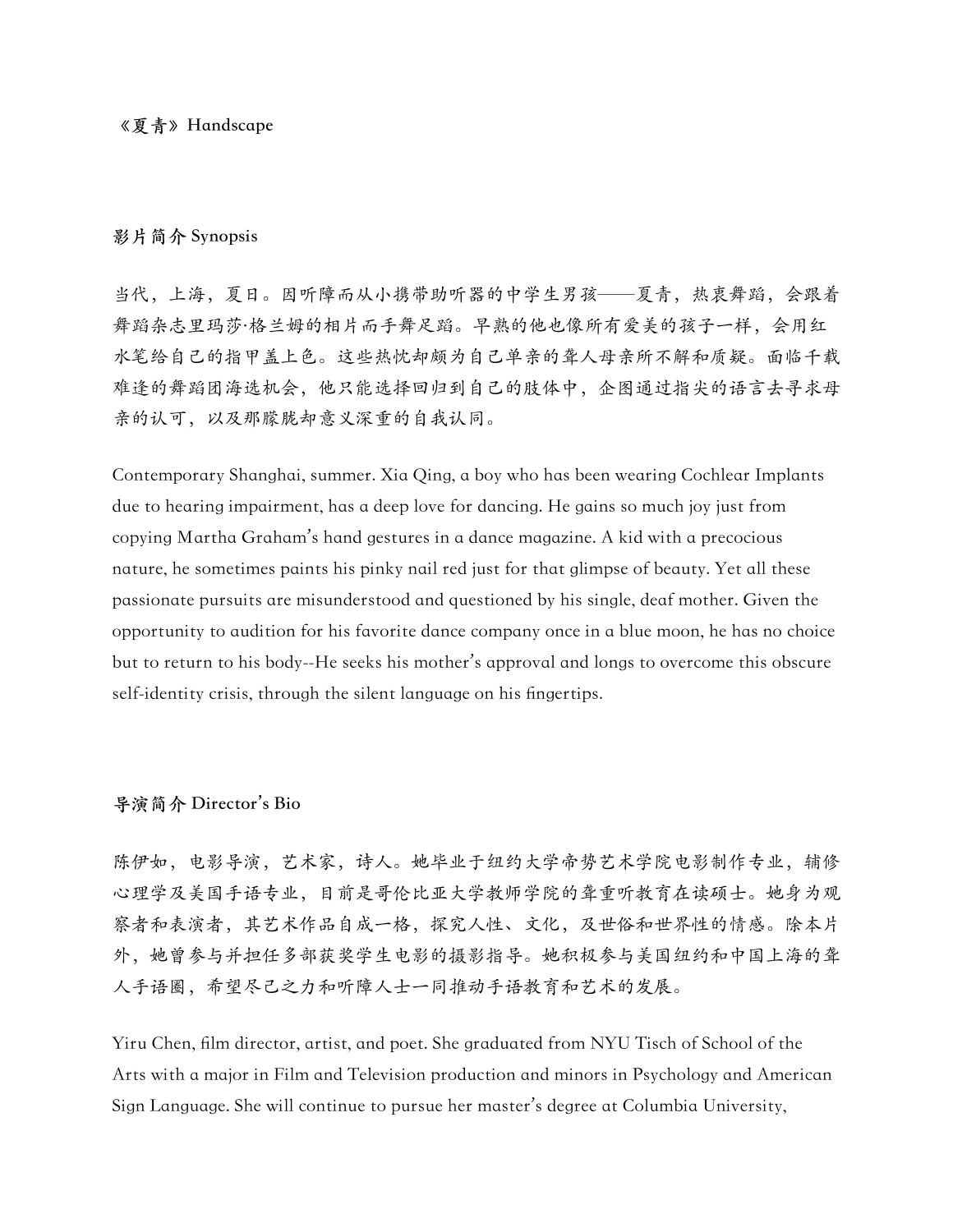Teachers Colleg for Deaf/Hard of Hearing Education. A dedicated observer and a performer herself, her artworks own a unique style and they always incorporate the explorations of humanity, culture, as well as the connections between the civil and universal emotions. She has also been the Director of Photography of many prize-winning student films. Yiru remains an advocate for sign languages and an active member of both Shanghai and New York Deaf communities. Her goal is to promote the education and art of sign languages - an essential key to the Deaf culture, along with members of both communities.

## 导演阐述 Director's Statement

即使出生在听人家庭,我与手语之间的纽带可一直追溯到小学时期。有次我就课外活动提 议,大家可以学一些手语去和福利院的聋人孩子沟通、交朋友,却遭到奚落。我很悲伤却 无法为此辩解。我不断揣测那些由于听觉能力而无法为自己发声的孩子,被人诟病为"反 常"从而被剥夺了交流渠道,和自我表达的他们,内心会作何感想?我很早就意识到即使 是在校园环境里,一个缺乏资源,理解和支持的孩子会感到多么无能为力。

在深入学习美国手语之后,我开始真正了解这种视觉语言的表现力和其使用者的创造力 ──它似乎就是指尖的现代舞。美国手语用者大多生活于英文环境。在交流中我愈发感到 中国文化及语言对于建立自我认同的重要性。我坚信手语能找到不同文化和语言之 间的共通之处,这使我下定决⼼回到家乡上海进⾏拍摄制作。

《夏青》的剧本是我和在上海女校认识的挚友兼作家一起编写的。我们在一个相对较早的 年纪接触到了性少数群体。聋重听群体并非由于残障而少数,而是由于语言。我希望运用 这门"沉默"语言,去探讨"性别认同"这一在现代中国社会被迫变得压抑沉默的话题。

在上海手语文化中心和聋��不言(上海国际聋人电影节主办人)的协助下,与聋人 和重听⼈主演的相识相遇,更加坚固了所有⼈共同讲述此故事的信⼼。作为电影⼈,我也 得以向各个文化背景的观众们展现中国聋重听演员们的潜力和才华,引发他们对于这些少 数群体面临的关注及思考。